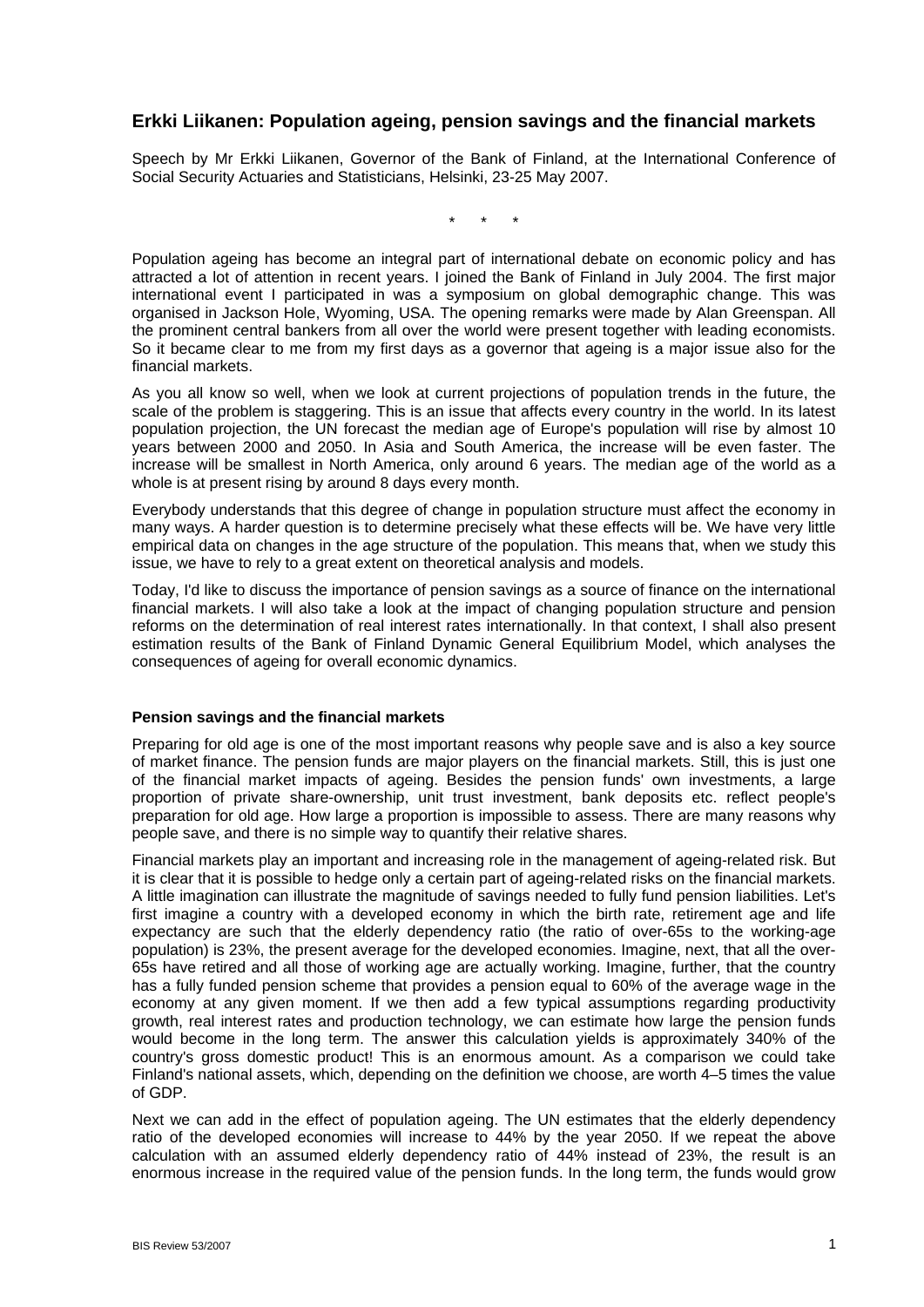to around 640% of GDP! Different assumptions would yield slightly different results, but the general magnitude would be similar.

What do such highly categorised calculations tell us? They do perhaps tell us two things. In the first place, they tell us that it is hard to provide pension security of the assumed level solely through a funded pension scheme. It is not possible to maintain funds worth six times the value of GDP, not nationally, and particularly not globally. The supply of productive investments would quite simply run out. An economy with real assets worth more than six times the value of GDP would be strongly overcapitalised, and its return on capital insignificant. Thus, it is clear that a large part of the funds needed to pay our future pensions will inevitably have to be covered through pay-as-you-go schemes.

The second thing we can take from these calculations is that, even if pension provision is covered primarily through pay-as-you-go schemes and only a small proportion is funded, the volume of the pension funds would still be very large. From this we can conclude that the way in which pension provision is divided between funded and pay-as-you-go schemes will be one of the key factors shaping the future of the financial and capital markets.

## **The baby-boomers and financial market meltdown**

A few years ago, a new concept, "financial market meltdown", began to gain currency in the debate over the future of the financial markets. It refers to some calculations on the retirement of the babyboom generation. When they retire, the baby-boomers will stop saving towards their pensions and begin to consume the assets they have already accrued. According to the meltdown concept this would destroy the balance of the financial markets: buyers would disappear when the pension funds begin to realise their assets. The price of the assets would then collapse and the value of pension savings be wiped out  $-$  or so the argument goes.

Most recent research paints a less dramatic picture of the future. I already mentioned the Jackson Hole symposium in 2004. It concluded that the change in population structure is more likely to be reflected on the financial markets as fluctuations in demand for different types of financial instrument than as a general collapse in prices. One development that was considered particularly likely was growth in demand for insurance-type instruments.

The impact that the retirement of the baby-boomers will have on the financial markets will be softened by at least three factors. In the first place, some commentators have drawn attention to the fact that pensioners' actual consumption behaviour does not seem to be the same as assumed in the models: pensioners do not realise their assets with anything like the speed the theoretical models would lead us to believe. Financial assets certainly decline during retirement, but it's a slow process, and a considerable proportion remains intact until death. When this is taken into account in the calculations, the result is a considerable reduction in the forecast financial market impact of ageing.

Another factor that will serve to prevent sudden price movements is the fact that the retirement of the baby-boomers can be anticipated. Events that can be anticipated are not going to cause a collapse on the rationally based financial markets. Thus, if the retirement of the baby-boom generation is seen to change the balance of supply and demand for financial instruments, the markets will already take this into account in their pricing years before the baby-boomers actually retire.

The resistance of the financial markets will also be improved by a third factor. At least in those countries where pension cover is based to a considerable degree on private savings, there will be a mutual self-correcting interaction between the retirement of the baby-boomers and asset prices. If the approaching retirement of the baby-boom generation began to build up sales pressures on the asset markets and push down the prices of stocks, bonds and houses, this would reduce the value of the baby-boomers' own assets. Many pension savers would then face a situation in which their pension assets would no longer allow them to maintain the standard of living they had hoped for in their retirement. Some of those who had already planned to retire would then find themselves forced to stay on at work longer than they had intended. This would increase the level of pension savings and reduce the number of pensioners, improving the balance on the financial markets and preventing a price collapse.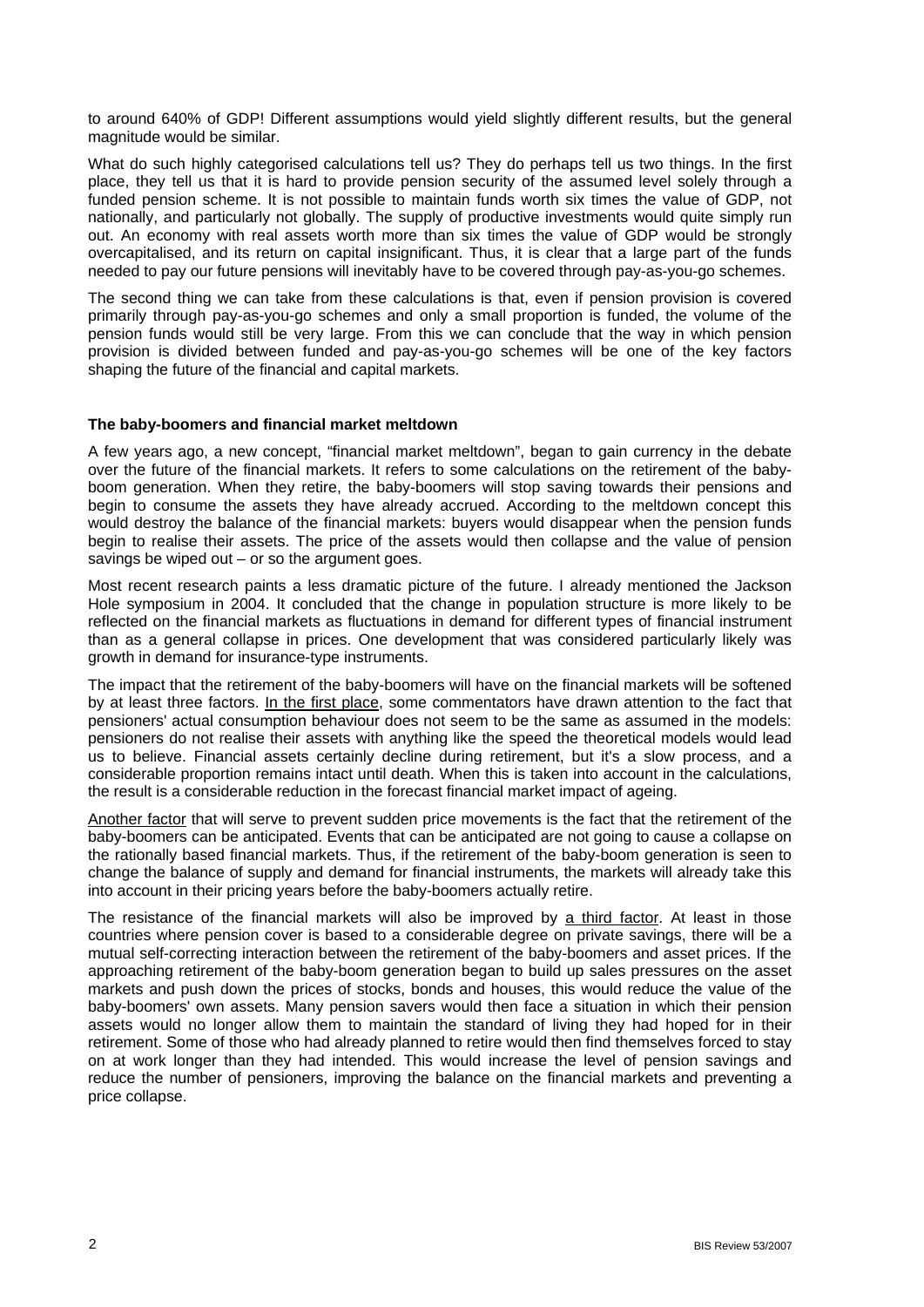A study at the Bank of Finland by Tuomas Saarenheimo<sup>[1](#page-2-0)</sup> on the financial market impact of ageing introduces another point of view that has received less attention in international discussion: the change in people's lifespan. This means higher life expectancy and, especially, longer retirement. From 1950 until the present day, the additional life expectancy of a person aged 60 has grown by around 5 years. It now stands at 22 years. By the year 2050 it is forecast to grow again by approximately another 5 years. The trend is more or less the same everywhere apart from those African countries that are suffering most from the AIDS epidemic.

For the sustainability of public pension schemes it would be good if part of this longer lifespan could be devoted to remaining longer at work before retiring. So far, there exists only weak evidence of such a trend. The most likely outcome is that, in the future, most of these extra years will be spent in retirement. In the next few decades we can expect the time spent in retirement to increase by about a quarter.

It is clear that an increase of this size in life expectancy increases the need to prepare for the funding of retirement pensions. Retirement lasting over 20 years costs more than 15 years. Some of the increased costs will be covered by publicly funded pay-as-you-go schemes (particularly in Continental Europe), but the need and desire for private pension savings will also increase.

According to a study conducted at the Bank of Finland, the increase in savings will be considerable. The study anticipates a large increase in the saving ratio of a typical European 62-year-old approaching the end of his working life. According to the model used, the ratio is at present a good 30% of disposable income. As a result of increased life expectancy this is anticipated to grow to around 40% by the year 2050. This is despite the fact that public pension schemes will cover most of the costs of living in retirement. If public pension benefits are cut, the increase in the saving ratio could be much stronger.

Thus, global savings will in future be shaped by two opposing factors. On one hand, declining age cohorts will reduce the number of pension savers relative to the number of retired persons consuming previous savings. On the other hand, lengthening lifespans will make people of working age keener to save. The calculations conducted at the Bank of Finland suggest that this latter trend will be stronger, at least over the next couple of decades. Only around the year 2030 will the impact of declining age cohorts begin to dominate and depress the level of savings. Even then, the impact will be gradual and visible mainly as slower growth in new investment funds entering the financial markets, not a collapse in investment.

Of course, we should not see these types of calculations as forecasts. Predicting economic trends for decades ahead is not realistic, and that is not the intention. The idea has been to apply a mainstream economic research model to analyse the likely economic impact of certain demographic trends that can already be relatively well anticipated.

To the list of factors increasing pension savings we can add another, more speculative motive. Attitudes towards retirement would appear to be changing. At one time people stopped working when their working capacity had declined so much that they could no longer work productively. But expectations have changed. People can increasingly look forward to many years of healthy life after retirement. Many now see their retirement years as an opportunity to enjoy their leisure time in a way that was impossible while they were at work. There appear to be rising expectations about consumption levels during retirement. An increasing readiness to consume in retirement also means an increasing need for pension savings. How large an impact this change in attitude will have on the financial markets is hard to assess, but the direction of the impact is surely clear.

We can, then, sum up our discussion with the observation that ageing, and particularly the retirement of the baby-boom generation, will slow volume growth of the financial markets, but current estimates suggest growth will nevertheless continue, and there is no reason to fear sudden or strong price disturbances.

1

<span id="page-2-0"></span><sup>1</sup> See Tuomas Saarenheimo: Ageing, interest rates and financial flows, Bank of Finland Discussion paper 2/2005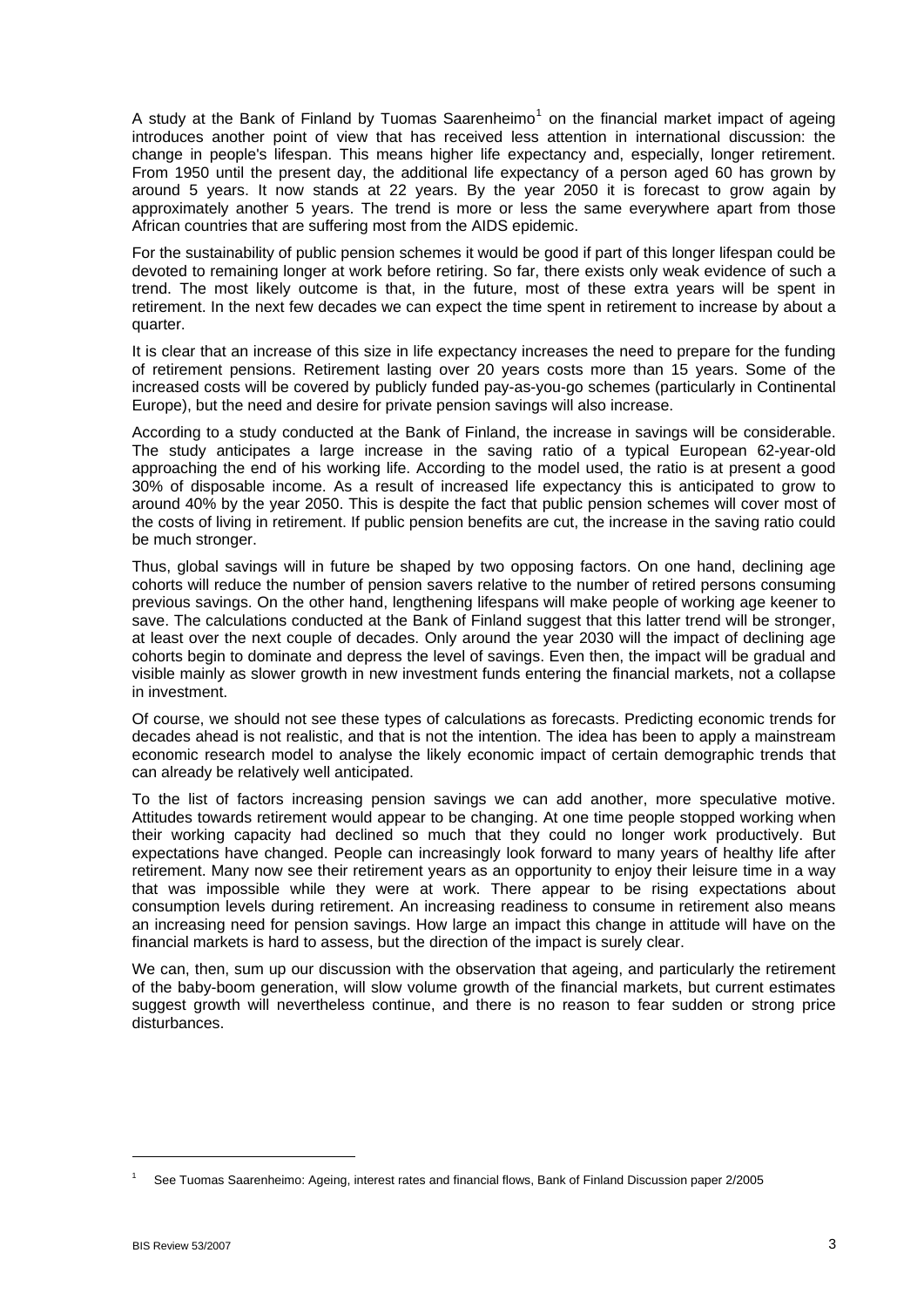# **Ageing, real interest rates and public pension schemes**

Although there is no immediate prospect of a collapse in global asset prices, population ageing will still impact on the economy and the financial markets in a number of ways. In the developed world, there will be slower growth in the labour force, and without large-scale immigration the labour force will in fact begin to contract. The resulting contraction in labour supply will weaken the profitability of investments and hence reduce the overall volume of investment. This will mean slower growth in the capital stock. Coupled with the smaller labour force, this, in turn, will produce sluggish growth in GDP.

All these factors will affect the formation of the equilibrium interest rate – in other words, the level of real interest that balances investment and savings and is in harmony with price stability and balanced growth.

The scale of these of interest rate effects has been estimated in a number of studies. Almost every one of these studies has observed that ageing reduces both willingness to save and willingness to invest. With regard to the formation of real interest rates the key question is which of the two reacts more strongly, savings or investment. Generally speaking, the most comprehensive calculations suggest the change will be more marked in investment, resulting in a decline in the equilibrium interest rate. For example, the research literature suggests the results of the Bank of Finland calculations are fairly typical, with the demographic changes reducing global real interest rates – other things being equal – by around 0.7 percentage points over the next quarter of a century.

In these projections, the role of public pension schemes is both central and very interesting. As I said at the outset, the extent to which provision is made for paying pensions by funding (through pillars one, two or three), and the extent to which we rely on public pay-as-you-go schemes, is of central importance to the supply of finance. At the present moment, public pay-as-you-go schemes predominate, particularly in Europe. Their future is, however, uncertain. What is certain is that, if pension systems are not radically reformed, there will be a dramatic rise in the scale of the pension contributions levied to finance pay-as-you-go schemes. The Bank of Finland's calculations indicate that pension contributions in Europe would rise from their present level of around 16% of aggregate wages to around 28% by the year 2040. Japan, which starts out from a lower base, would end up at approximately the same level. Even in the United States, where population ageing is slower, the pension contribution percentage would rise from 11% to almost 20%.

## **Economic policy and macroeconomic consequences of ageing**

The above calculations treat economic growth as exogenous: public pension systems, financed by taxlike pension contributions, redistribute income but do not affect economic activity. This is, of course, unrealistic. We know, on the basis of both theoretical and empirical literature, that higher taxes do affect behaviour, and in a manner that makes maintaining fiscal sustainability in an ageing society even more challenging. When a government, responding to the rising fiscal cost of ageing, raises taxes or tax-like pension contributions, people will adapt their behaviour, economic growth will slow down, and slower growth will generate less tax revenues. (This is a manifestation of the infamous Laffer curve.) Hence, taxes will need to be raised even more than the calculations with the global savings/investment framework would suggest.

To quantify these effects, I'd like to refer to another study conducted at the Bank of Finland. It analyses the economic implications of ageing when the economic costs resulting from tax distortions are also systematically taken into account. In that study, the economic costs of ageing for the Finnish economy were estimated in a general equilibrium macroeconomic model<sup>[2](#page-3-0)</sup>.

According to this study, even with retirement age increasing by 2-3 years, income taxes and tax-like pension contribution rates would need to rise substantially to bring public finances on to a sustainable

l

<span id="page-3-0"></span><sup>2</sup> This model covers variables of consumption, labour supply and investment decisions defining the dynamics of the economy and its long-term equilibrium. Demographic ageing has some direct behavioural implications in the model, as consumers take changes in the length of working life and period of retirement into account when making decisions on consumption and labour supply. In the face of an expected extension of the period of retirement, consumers of working age will make appropriate provision by increasing their savings. Conversely, expectations of a longer working life will boost the consumption of the working-age population in step with higher expected permanent income.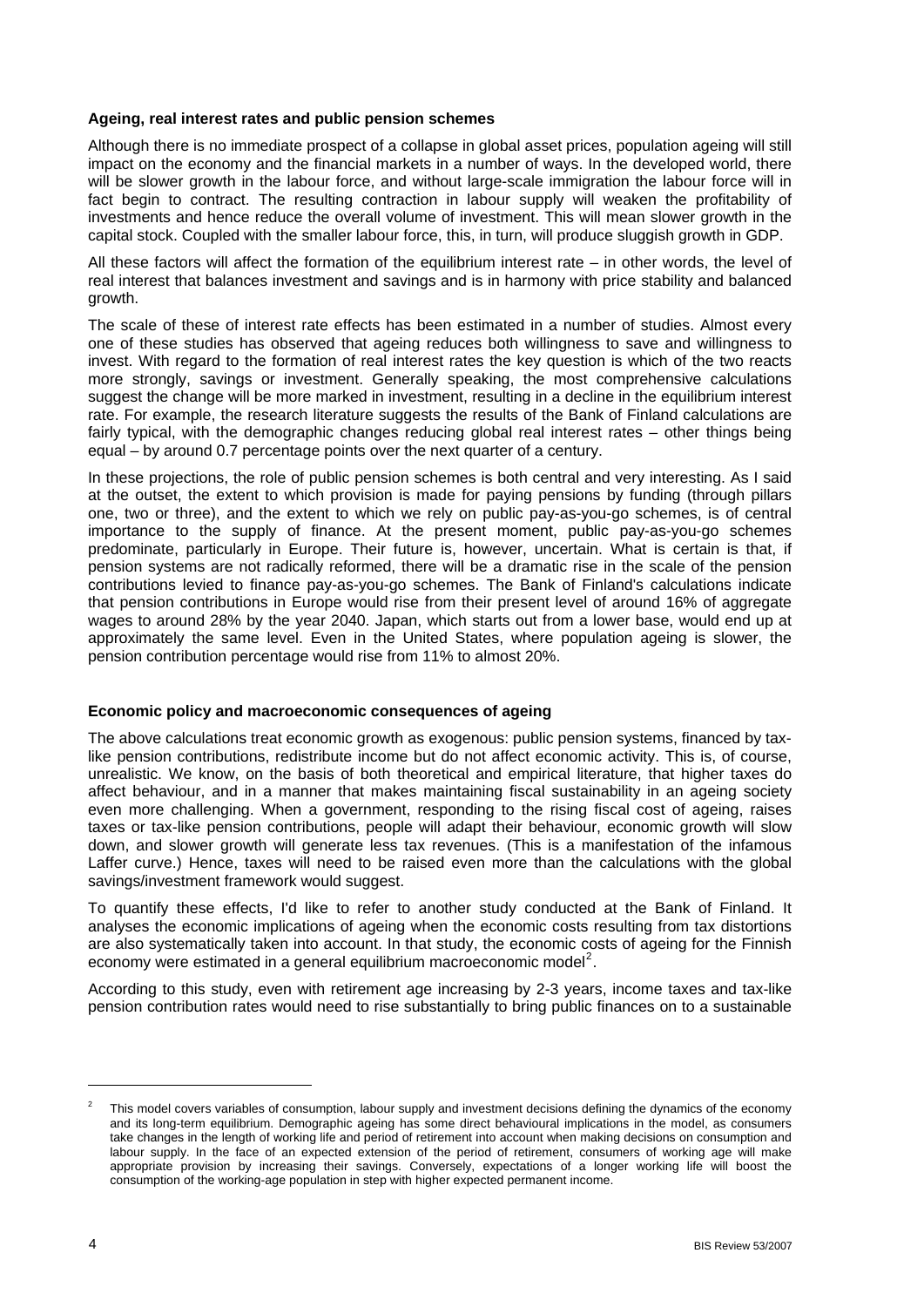path<sup>[3](#page-4-0)</sup>. On the other hand, the analysis indicates that if, instead of increasing pension contributions, pension replacement rates were reduced, households would respond by increasing their labour supply, and the loss in economic activity would remain far smaller. The required reduction in pensions would, however, be drastic, and so would its social and political costs.

If it were to materialise, the large global increase in public pension contributions would not only mean an intergenerational income transfer, but could also entail losses in employment. At the same time, the growing fiscal cost of elderly care would increase pressure to raise taxes. It is doubtful whether pension contributions could really rise this much, particularly at a time when the increasing mobility of both labour and capital is reducing national governments' room for manoeuvre in taxation.

The effort to achieve a more sustainable base for our pension systems has in recent years been a key plank of economic policy throughout the developed world. The sustainability of pension systems can, of course, also be improved by postponing retirement. This, would increase the number of people paying in and reduce the number of people receiving benefits. Postponing retirement would slow the growth in pension expenditure, increase the supply of labour, improve the return on investments and accelerate economic growth.

For the financial markets, the most important feature the various pension reforms all have in common has been the attempt to reduce the role of pay-as-you-go schemes in providing an income for the elderly. This does not necessarily mean the increased use of funded schemes within public pension systems. Macroeconomically, the same result could be achieved simply by reducing or restricting access to the benefits of pay-as-you-go schemes. These types of reform would mean a reduction in the transfer of income from future age cohorts to present cohorts. As a result, the present generation's expected income flow would be reduced, people would become keener to take out private pension insurance to bridge the gap, and the saving ratio of the economy as a whole would rise. We all know how difficult such reforms would be politically.

It is interesting to note that the impact on financial market balance if the retirement age is raised is precisely opposite to the impact of cutting pension benefits. In the end, the fall in real interest would be either small or non-existent. In this calculation, an extra four years at the end of working life (worldwide) would be enough to neutralise the downward pressure of population ageing on real interest rates.

These calculations are essentially a mental exercise and should not be taken literally. It is, however, clear that developments in pension savings and public pension systems are among the key factors that will shape the macroeconomics, supply of finance and the future of the financial markets.

# **Transparency and credibility of pension systems**

Irrespective of how much future pensions end up being funded, balanced economic development requires two vital qualities of any pension scheme: transparency and credibility.

Transparency means that those covered by the scheme understand what sort of security it provides them and what it will cost them. Pension schemes should be understandable – they should not mislead their customers to over- or under-estimate their pension security. This is, of course, obvious from a human and social perspective, but it is also important macroeconomically: misunderstandings will sooner or later come to light, and the result then could be sudden changes in people's savings and investment behaviour that could destabilise the financial markets.

Another important perspective, one regarding the credibility of the pension system, relates to the nature of contributions and incentive effects. In a credible, actuarily fair system, pension contributions accrue in full to augment the beneficiary's personal pension assets. They are in this respect equivalent to personal savings. This type of contribution does not have the unfavourable incentive effect of taxation. Pension contributions only begin to take on the nature of tax when the system begins to move away from this ideal. The further a system departs from the credible, actuarily fair ideal, the more pension contributions become just another tax.

-

<span id="page-4-0"></span><sup>3</sup> Juha Kilponen – Helvi Kinnunen – Antti Ripatti: Population ageing in a small open economy – some policy experiments with a tractable general equilibrium model, Bank of Finland Discussion paper 28/2006